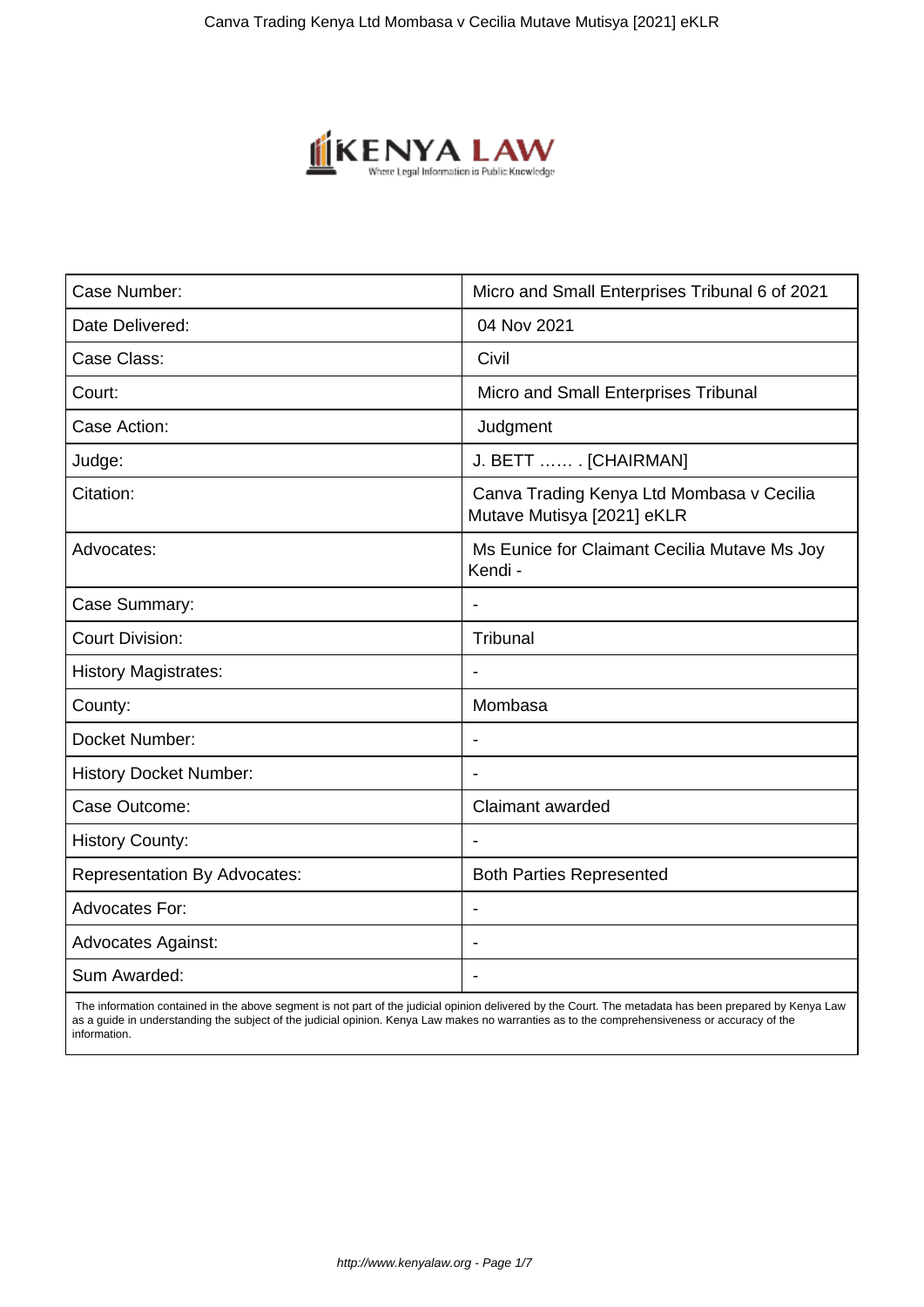## **REPUBLIC OF KENYA**

## **IN THE MICRO AND SMALL ENTERPRISES TRIBUNAL**

## **MSET MOMBASA No. 6 OF 2021**

**CANVA TRADING KENYA LTD MOMBASA...............................................................CLAIMANT**

## **VERSUS**

**CECILIA MUTAVE MUTISYA..........................................................................................RESPONDENT**

## **JUDGEMENT**

## **INTRODUCTION**

**1.** The Claimant herein, Canva Trading Kenya Limited Mombasa represented by the Managing Director Ms Eunice Okal filed this claim dated  $30<sup>th</sup>$  April 2021 under Certificate of Urgency at the Tribunal's registry in Mombasa Law courts. The Claimant was introduced as "a small & micro finance giving soft loans to small business to buy motorbikes for riders on hire purchase.

**2.** The respondent is referred to as a businesswoman from Changamwe Mombasa.

**3.** The claimant in her statement of claim was seeking the recovery of an "emergency soft loan" of Ksh 18,000/=, borrowed by the Respondent and said to have failed to re-pay, incurring an accrued amount in interest and penalties which had accumulated to Ksh  $72,000/$ 

4. The hearing of this matter had to proceed in the absence of the Respondent or her advocate who became unavailable without any plausible reason, despite having agreed with the claimant during the Mention before this Tribunal on the date and time this matter was to be heard.

## **THE CLAIMANT'S CASE**

5. The Claimant avers that the Respondent applied for an emergency soft loan of **Ksh 18,000/=** from the Claimant, the **Canva Trading Kenya Ltd** which was approved and disbursed on 25<sup>th</sup> January 2020. The Respondent was to repay by 25<sup>th</sup> February 2020.

6. In addition, the Claimant avers that the loan was disbursed to the Respondent subject to a charge of 20% interest per month. Further, that as at the time of filing this claim the Respondent had not repaid within one month as per the payment agreement thus attracting interest and penalties to an equivalent of **Ksh 72,000/=.**

7. **T**hat the Respondent has not heeded to the claimants demand for repayment.

8. The claimant did not pray for costs in her oral submissions.

## **ISSUES FOR DETERMINATION**

9. Arising from the claim and the oral evidence at the formal proof hearing, the following issues presented themselves for the determination by this Tribunal;

a) Whether the Respondent has been served with the claim.

b) Whether the Respondent obtained a loan of Ksh. 18,000/= from the Claimant.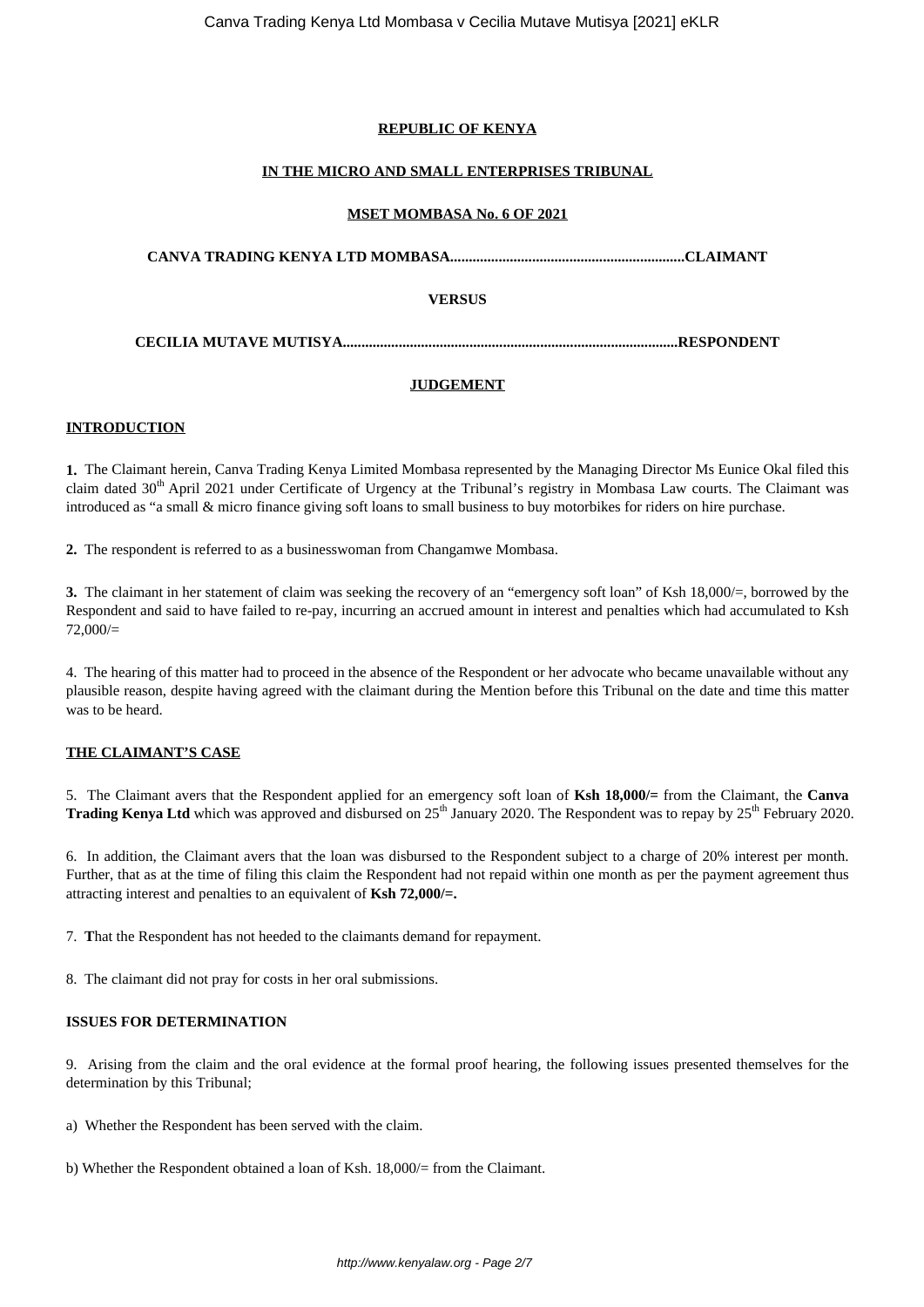c) Whether the **20%** interest charged by the Claimant on the borrowed amount of **Ksh 18,000/=** was justified.

d) Whether the Claimant Canva Trading Kenya Limited-Mombasa was entitled to demand as it did the **Ksh 72,000/=** being the principal sum, accrued interests and penalties charged on the borrowed principal sum of **Ksh 18,000/=.**

e) Whether costs can be given when not specifically prayed

## **DETERMINATION AND FINAL ORDERS**

#### **The right to be heard**

10. The first issue is whether the Respondent was granted the right to be heard. The Tribunal grappled with this issue as it is a Constitutional right for the Respondent to be accorded the right to be heard.

11. The Tribunal notes that the Claim was served upon the Respondent. Further, the hearing notice was also served upon the Claimant. The Respondent appointed an advocate who appeared during the mention of the matter but failed attend the hearing of the suit. No explanation was given for failure to appear. Further, the Respondent's phone could not go through on day fixed for hearing, leaving the tribunal with no choice but to allow the matter to proceed by way of formal proof as it did.

12. The Tribunal underscores the right to be heard as was held by the Supreme Court of India in *Sangram Singh v Election Tribunal Koteh* **1955 AIR 425** (which cannot be gainsaid and quoted here)

thus: -

*"[T]here must be ever present to the mind the fact that our laws of procedure are grounded on a principle of natural justice which requires that men should not be condemned unheard, that decisions should not be reached behind their backs, that proceedings that affect their lives and property should not continue in their absence and that they should not be precluded from participating in them. Of course, there must be exceptions and where they are clearly defined they must be given effect to. But taken by and large, and subject to that proviso, our laws of procedure should be construed, wherever that is reasonably possible, in the light of that principle."*

13. Every party in a case has a right to be heard and subsequently, that right should not be denied unless there are very good reasons for doing so. The Tribunal having considered the facts and prevailing circumstances set the suit for formal proof hearing after the respondent and her advocate failed to appear for the hearing despite agreeing on the hearing date. It cannot therefore be said that the Respondent was denied the Constitutional right to be heard.

*14.* In allowing this suit to proceed to formal proof hearing, the Tribunal was also guided by the Constitutional principles of the right to be heard and the reasoning of the appellate court in *James Kanyiita Nderitu & Another [2016] eKLR*, where the Court of Appeal stated as follows:

*"From the outset, it cannot be gainsaid that a distinction has always existed between a default judgement that is regularly entered and one which is irregularly entered. In a regular default judgement, the defendant will have been duly served with summons to enter appearance or to file defence, resulting in default judgment.*

**15.** This point is further emphasised by *Ojwang, J (as he then was) in Mungai –vs- Gachuhi and Another [2005] eKLR* c**ited** with approval in the case of **Signature Tours & Travel Limited -V- National Bank of Kenya Limited** [2017] eKLR **when he stated as follows:** 

"**a court decision stands as a final decision only when a proper hearing has taken place and the parties and those who ought to be enjoined as parties have been fully heard and their representations concluded, unless they elect to forgo the opportunity."**

16. The Tribunal is guided by the Constitutional principles of the right of a party to be heard while noting that this right should not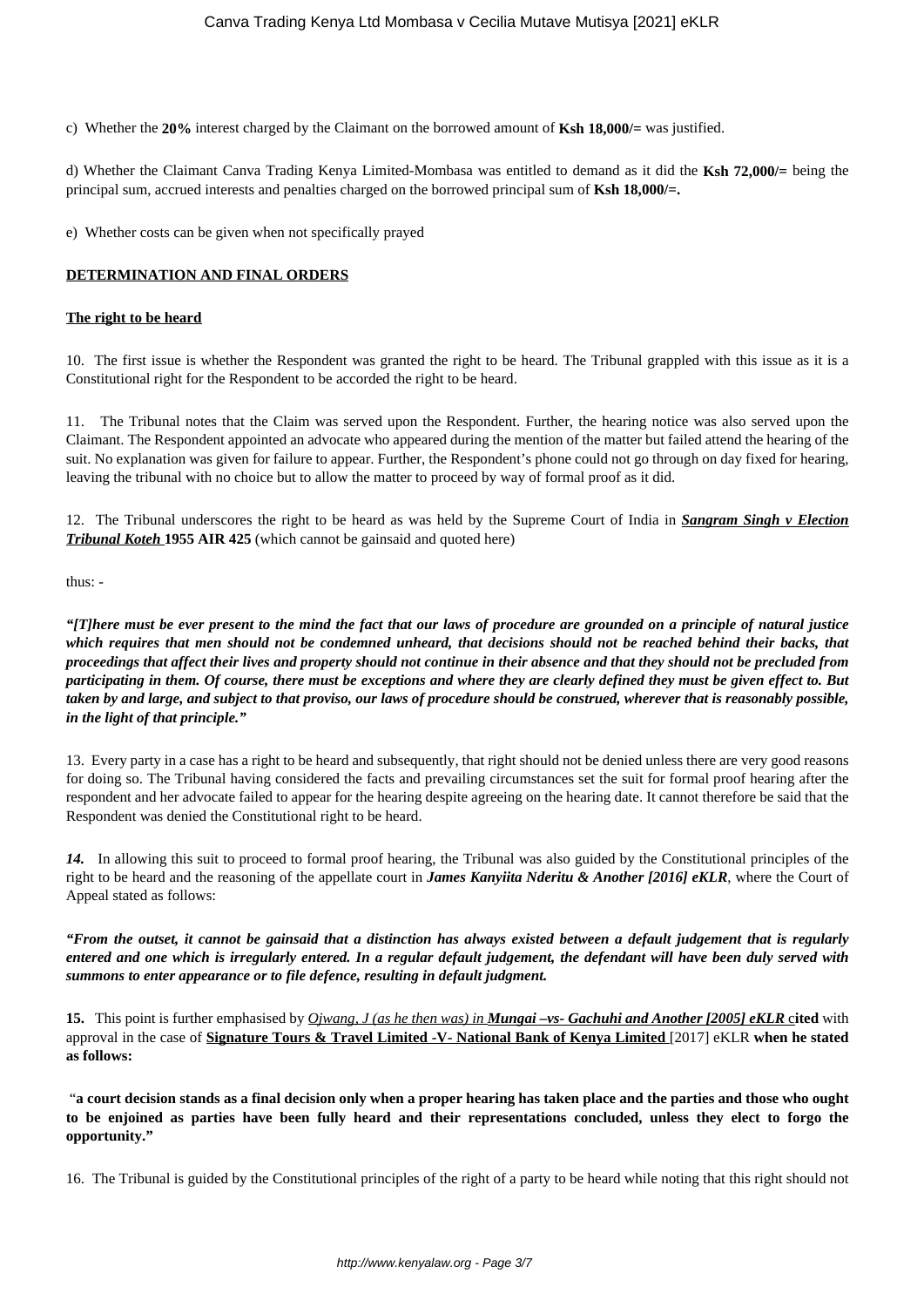create injustice and prejudice to others. Having found that there was proper service and that there was no justification for the failure to file the Response and attend the hearing of the suit, the Tribunal was convinced that it was proper and justifiable in the circumstances to allow the matter to proceed to formal proof on  $3<sup>rd</sup>$ Septemebr 2021.

#### **Loan advanced**

17. As to whether the Respondent obtained a Ksh. 18,000/= loan from the Claimant, the Claimant relied on a loan agreement dated  $24<sup>th</sup>$  January 2020. The agreement was signed by the Respondent on  $24<sup>th</sup>$  January 2020. Other terms of the contract including the 20% interest rate payable per month were set out. The form was marked in red ink "*disbursed 18,000/=*." No evidence was presented to the contrary. We therefore find that the Claimant granted the Respondent a loan facility of Ksh. 18.000/=.

#### **Interest charged**

18. The Tribunal while considering the claim herein and the Respondent's reply was concerned that the principal sum of Ksh.18,000/= advanced on 24<sup>th</sup> January 2020 had attracted interest and penalties to the tune of Ksh. 72,000/= in 15 months. In **Pius Kimaiyo Lagat v Co-operative Bank of Kenya Limited** [2017] eKLR, the Court of Appeal was confronted with a related challenge and ruled thus:

**"There is a perennial vexing nightmare for borrowers who take a relatively small loan from a lending institution, but few years down the line, the institution drops a bombshell of a demand for the immediate payment of a colossal sum, literally bankrupting the borrower, if not confining him/her to a hospital bed due to depression. The main bones of contention are invariably; uncertainty of lending terms and documentation, fluctuating rates of interest, penalty interest, default charges, interests on arrears, additional interest, commissions, bank charges, Bank statements or lack of them, among others which may or not have been part of the written contract"**

**19.** We have perused through the statement of claim, the attached application form which contains the loan agreement. The relevant part is paragraph 6 titled "LOAN AGREEMENT" with the following relevant clauses:

*a) "(1) In pursuance of the said agreement and in consideration of the promises of the agreement and of the loan application form duly filled by the borrower and whose details have been duly approved by the lender and annexed as a schedule hereto, the lender HEREBY ADVANCES the borrower the sum of Ksh. 18,000/= (hereinafter referred to as the loan amount receipt whereof hereby acknowledged.*

*b) (2) The loan amount is subject to interest being charged at a flat rate of 20% per month.* 

*c) (8) I hereby authorise Canva Trading Ltd to deduct the fee from the loan request and disburse the balance."* 

20. The agreement was signed by Respondent on  $24^{th}$  January 2020. It is believed the Respondent therefore received Ksh. 18,000/=.

21. Our reading of the agreement is that the Respondent was bound to pay **20%** interest on the loan per month. However, on the face of the Loan agreement and Loan application, we are unable to find the time limit of the defaulting party's' interest rate accrual. We also take note that the interest on the principal sum has increased exponentially and stood at Ksh. 72,000/= against the principal sum of Ksh. 18,000/= in 15 months.

22. The Tribunal notes that whereas it *is not for the court to rewrite a contract for the parties*, where a contract between parties is exploitative, courts have not been shy to interfere as held by the Court of Appeal in the case of **National Bank of Kenya Ltd Vs. Pipeplastic Sankolit (K)LtdCivil Appeal No.95 of 1999.** The court held as follows:

**"a court of law cannot rewrite a contract with regard to interest as parties are bound by the terms of their contract. Nevertheless, courts have never been shy to interfere with or refuse to enforce contracts which are unconscionable, unfair or oppressive due to procedural abuse...."**

23. We hold the view that whereas the parties are bound by their agreements and terms thereto, such terms should apply in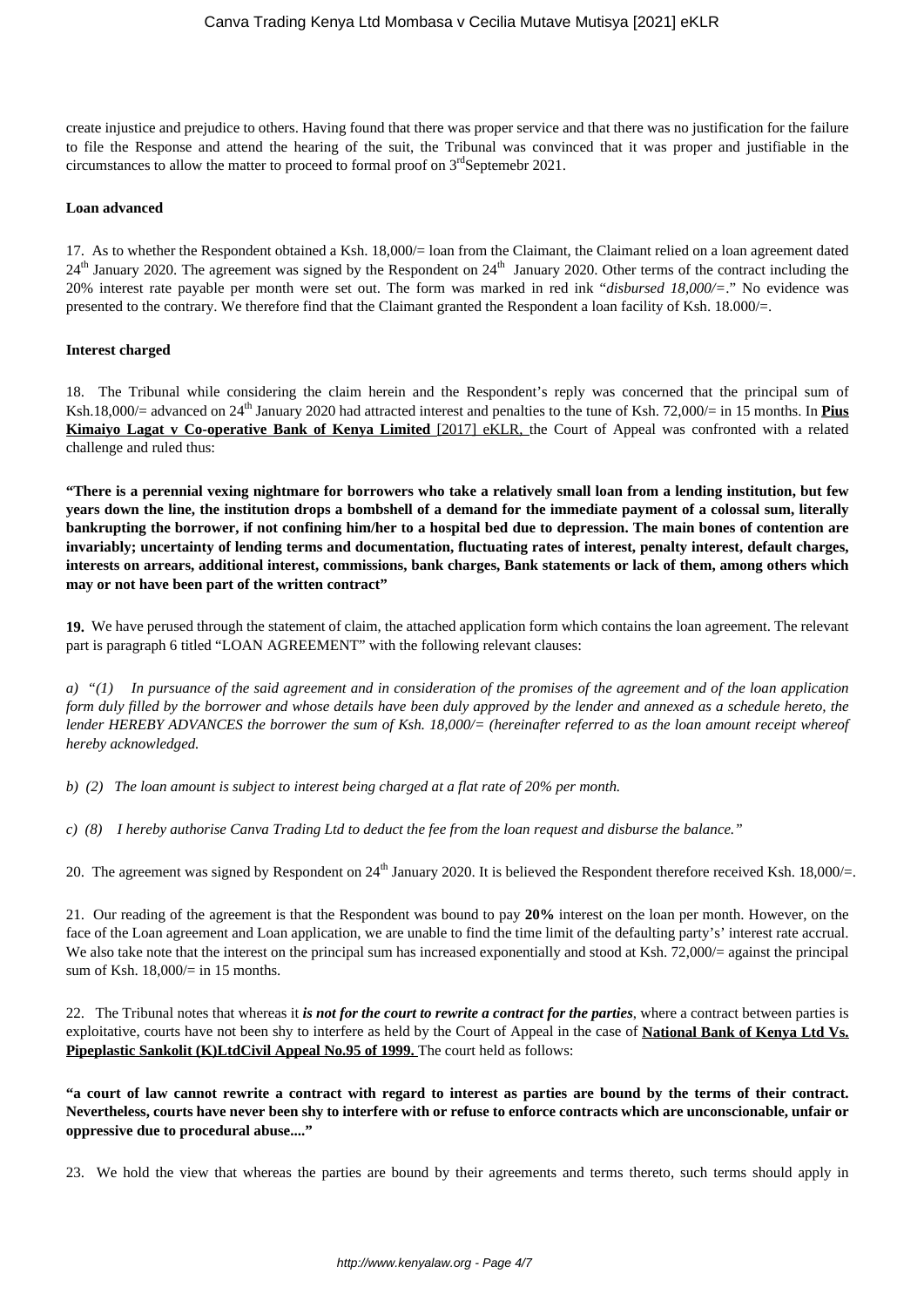accordance with the law and where it is determined to be unfair, unconscionable and oppressive, we should not hesitate to re-state the law so as to protect the interest of the parties and by extension advance the public interest.

24. We therefore find that the interest chargeable without clarity on time limit upon the determination that the loan is nonperforming is unmerited. In the case of **Danson Muriuki Kihara-v-Amos Kuthua Gatungo (2012) eKLR,** the court addressed a related issue thus:-

**"the plaintiff/appellant filed a claim for Ksh.40,000/=plus interest at 50% per month. The matter proceeded to full hearing and the learned trial magistrate entered judgement for Ksh 40,000/= plus cost and interests at court rates. Theappellant appealed against the Judgement on ground that the interest payable was reduced from 50% per month to court rates. The court held that the interest rate of 50% was unconscionableand upheld the decision of allowing interest at Court rates."**

25. Thus, clearly showing that the Court can interfere even where parties have agreed on a rate of interest as long as it is shown that the rate is illegal, unconscionable or oppressive. We therefore find that the parties were at liberty to agree on the interest rate chargeable for a determinable period of time and that once the loan is non performing, it shall be subject to the limitations set out under the *in duplum rule.* 

#### **Amount due and interest payable**

26. As regards the third issue, the Tribunal was concerned by the finding that the Respondent's debt rose exponentially from the principal sum of **Ksh 18,000/=** to the current **Ksh 72,000/=** before this claim was filed.

27. It is apparent that the Claimant is demanding much more than double the principal amount borrowed by the Respondent.

28. Therefore, in order to make a just determination of this issue, the Tribunal had to rely on the principles of lending by financial institutions drawn from Section 44A of the Banking Act which provides statutory application of the *In duplum rule.* For clarity, we cite the Court of Appeal in **Kenya Hotels Ltd Vs. Oriental Commercial Bank Ltd (Formerly Known as Delphis Bank Limited) (2019)** e KLR, which stated that the rule is to the effect that interest ceases to accumulate upon any amount of loan owing once the accrued interest equals the amount of loan advanced....''

29. It was observed by the Court of Appeal that the principle of *In duplum* has been applied by the courts with reasonable degree of consistency citing the following cases;

## **1) Lee G. Muthoga V.Habib Zurich Finance (K) Limited (2016)**

2) **Mwambeja Ranching Company limited & another V.Kenya National Capital Corporation (2019) eKLR**, just to cite a few where the In duplum rule has been invoked.

**30.** Similarly, in the most recent case, the Court of Appeal in **Housing Finance Company of Kenya Limited v Scholarstica Nyaguthii Muturi & Another [2020] e KLR reiterated the application of the rule thus:** 

**"As we have shown section 44A of the Banking Act came into force on the 1st May, 2007. That provision of law sets up the maximum amount of money a banking institution that grants a loan to a borrower may recover on the original loan. The banking institution is limited in what it may recover from a debtor with respect to a non performing loan and the maximum recoverable amount is defined as follows in section 44A(2):** *"***The maximum amount referred in subsection (1) is the sum of the following –**

a) **The principal owing when the loan becomes non -performing;**

b) **Interest, in accordance with the contract between the debtor and the institution, not exceeding the principal owing when the loan becomes non- performing; and**

**c) Expenses incurred in the recovery of any amounts owed by the debtor.**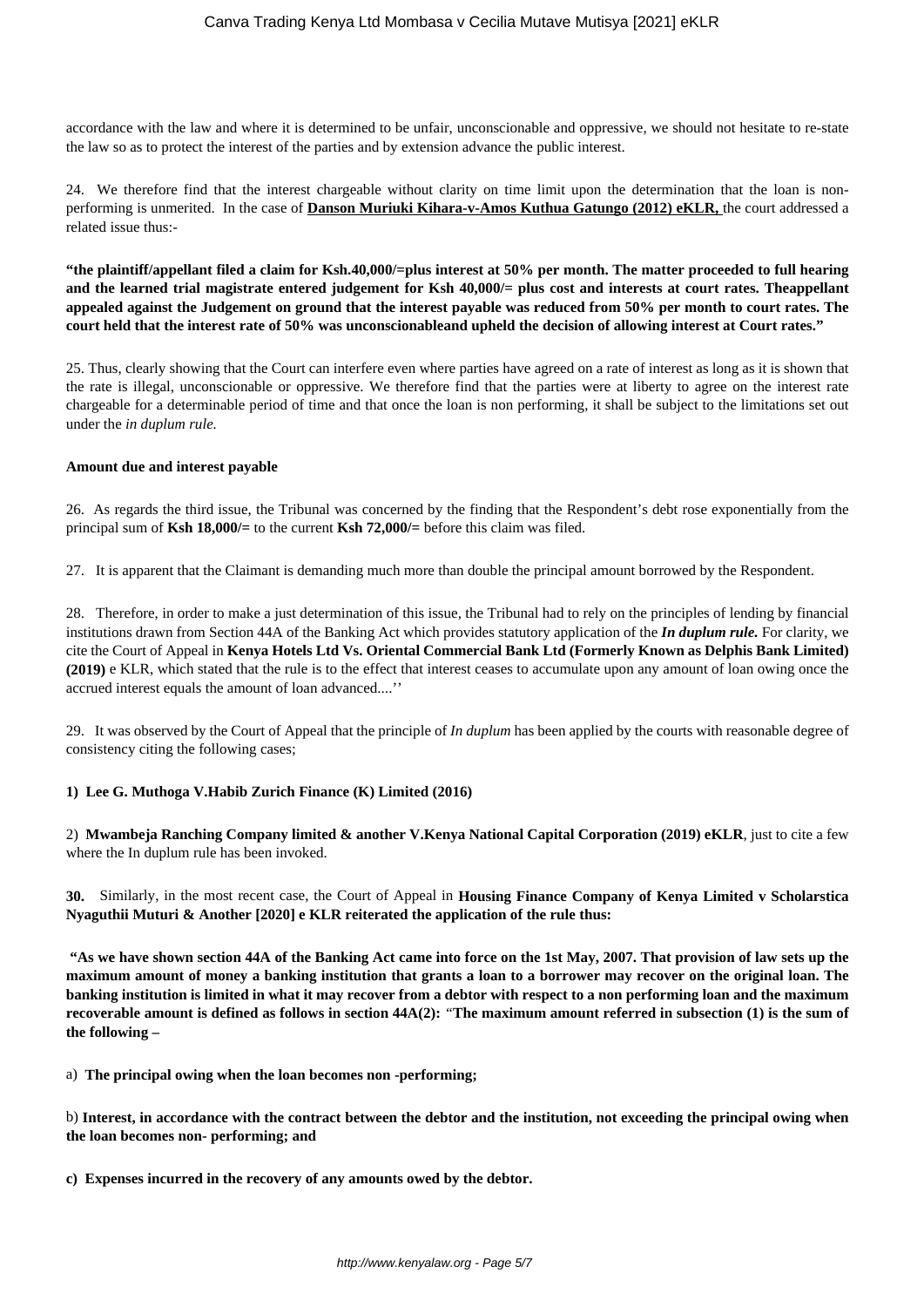## **By that provision if a loan becomes non -performing and the debtor resumes payment on the loan and then the loan becomes non performing again the limitation under the said paragraphs shall be determined with respect to the time the loan last became non performing."**

31. The rationale for this rule is therefore to safeguard the interests of the parties against any form of injustice, oppression or exploitation as they perform their contractual obligations. Despite their right to freely contract, they must at all material times put themselves into an inquiry on the existence and the potential application of the rule.

32. An analysis of the foregoing rule and its safeguards, leads the Tribunal to make a determination of this claim guided by the provisions of S.44A of the Banking Act which sets the maximum amount of money a banking institution that grants a loan to the borrower. The Claimants by their own description consider themselves small and micro finance institution, we are of the considered view that the Claimant herein should also abide by the *In duplum* rule as required of any financial institution.

33. This Tribunal is therefore persuaded that the Claimant is not entitled to the ksh.72,000/= since this amount is more than double the principal amount it disbursed to the Respondent. The Tribunal is equally persuaded that the 20% interest rate chargeable is only applicable for a determinable period subject to the *in duplum* rule set out above.

#### **Costs**

34. On the issue of costs, the Tribunal notes that the Claimant in her oral formal proof did not specifically plead for costs. We find that it is fair and just to award costs to the Claimant.

## **Orders**

35. Flowing from the findings, we find that in the interest of justice, the Respondent should pay the Claimant:-

- a) Principal sum of Ksh. 18,000/=
- b) Interest on (a) above of Ksh.  $18,000/$ =
- c) Costs of the suit of Ksh  $10,000/$

Those then are the Orders of the Tribunal.

## **DATED DELIVERED AND SIGNED ON THIS 4TH DAY OF NOVEMBER 2021**

|              | <b>[CHAIRMAN]</b> |
|--------------|-------------------|
|              |                   |
|              |                   |
|              |                   |
| A.           |                   |
| <b>KIBET</b> |                   |

## **JUDGEMENT DELIVERED VIRTUALLY IN THE PRESENCE OF:**

## **1. MS EUNICE FOR CLAIMANT**